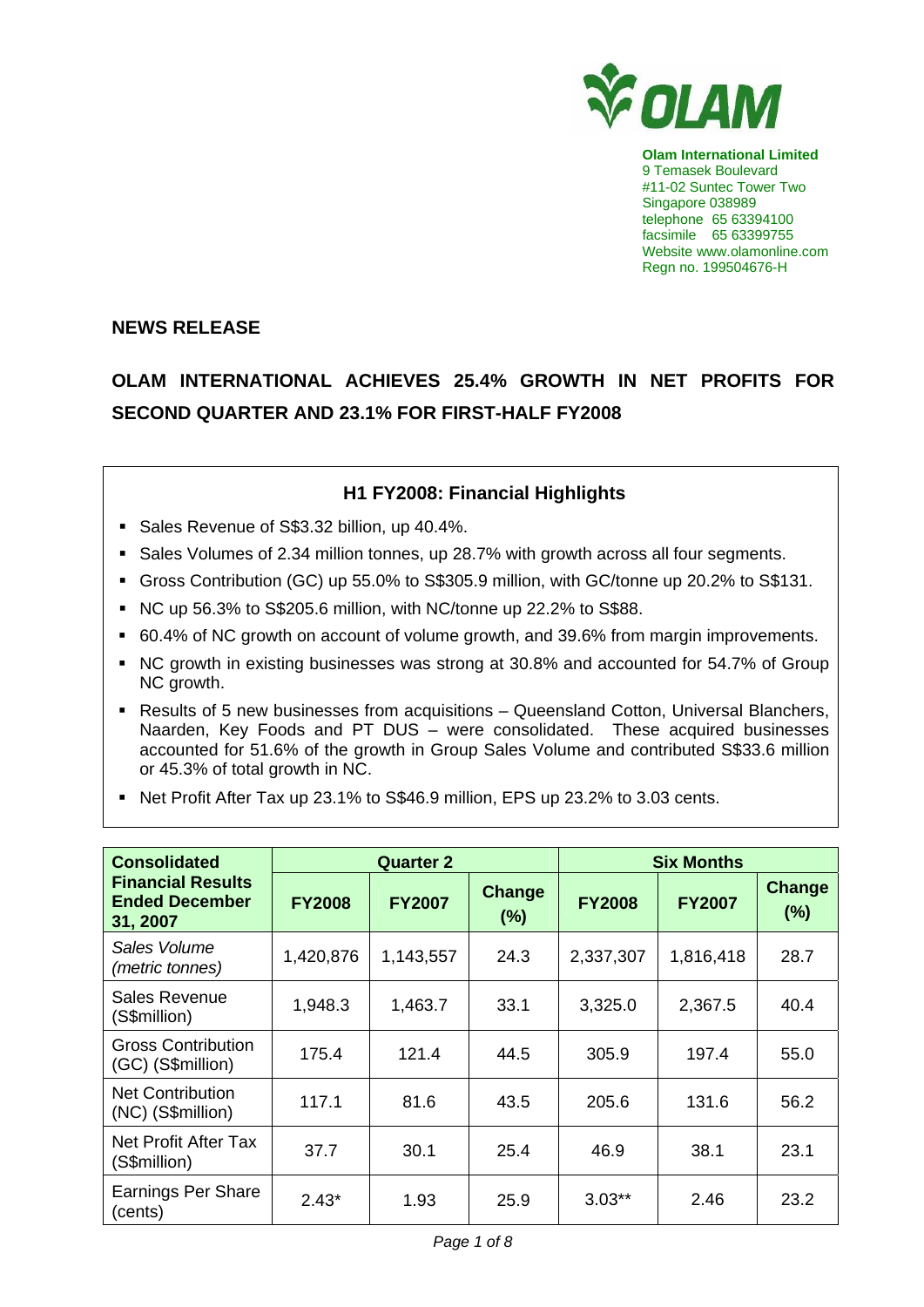

*\* Based on weighted average number of shares of 1,555,467,400 for Q2 FY2008 (compared to weighted average number of shares of 1,554,584,400 for Q2 FY2007).* 

*\*\* Based on weighted average number of shares of 1,555,536,601 for H1 FY2008 (compared to weighted average number of shares of 1,554,584,400 for H1 FY2007).* 

*Singapore, February 14, 2008 –* Olam International Limited ("Olam" or the "Group"), a leading global, integrated supply chain manager of agricultural products and food ingredients, today announced a year-on-year 25.4% growth in Net Profit After Tax to S\$37.7 million for the second quarter ended December 31, 2007 ("Q2 FY2008").

Interim Net Profit After Tax for the first six months ("H1 FY2008") amounted to S\$46.9 million, a 23.1% growth over the previous corresponding period.

Said Olam's CFO, Krishnan Ravikumar: "The first-half normally accounts for 30% to 40% of our full year's earnings due to the seasonality of our business since we are present largely in the northern hemisphere countries where the harvesting season is typically between October and March. Results for the first-half included the consolidated results of five completed acquisitions – Queensland Cotton (QCH), Universal Blanchers (UB), Naarden Agro, Key Foods and PT DUS.

"Our existing businesses continued to perform well," he added.

Olam's Group Managing Director and CEO Sunny Verghese said: "Our first-half results show that our growth strategies through identifying adjacencies in our core businesses and making valueaccretive M&A investments are bearing fruit. Over the last three years since we were listed, we have more than doubled our revenues and net profits, and with all of this growth being nondilutive to existing shareholders. We are continuing to build distinctive capabilities in terms of gaining market share and customer stickiness, increasing value-chain integration and margins per tonne, and most importantly, developing and expanding a larger talent pool to compete successfully. We are confident that these distinctive capabilities that we have built will continue to help us achieve our objectives of growth and maximisation of shareholder value going forward."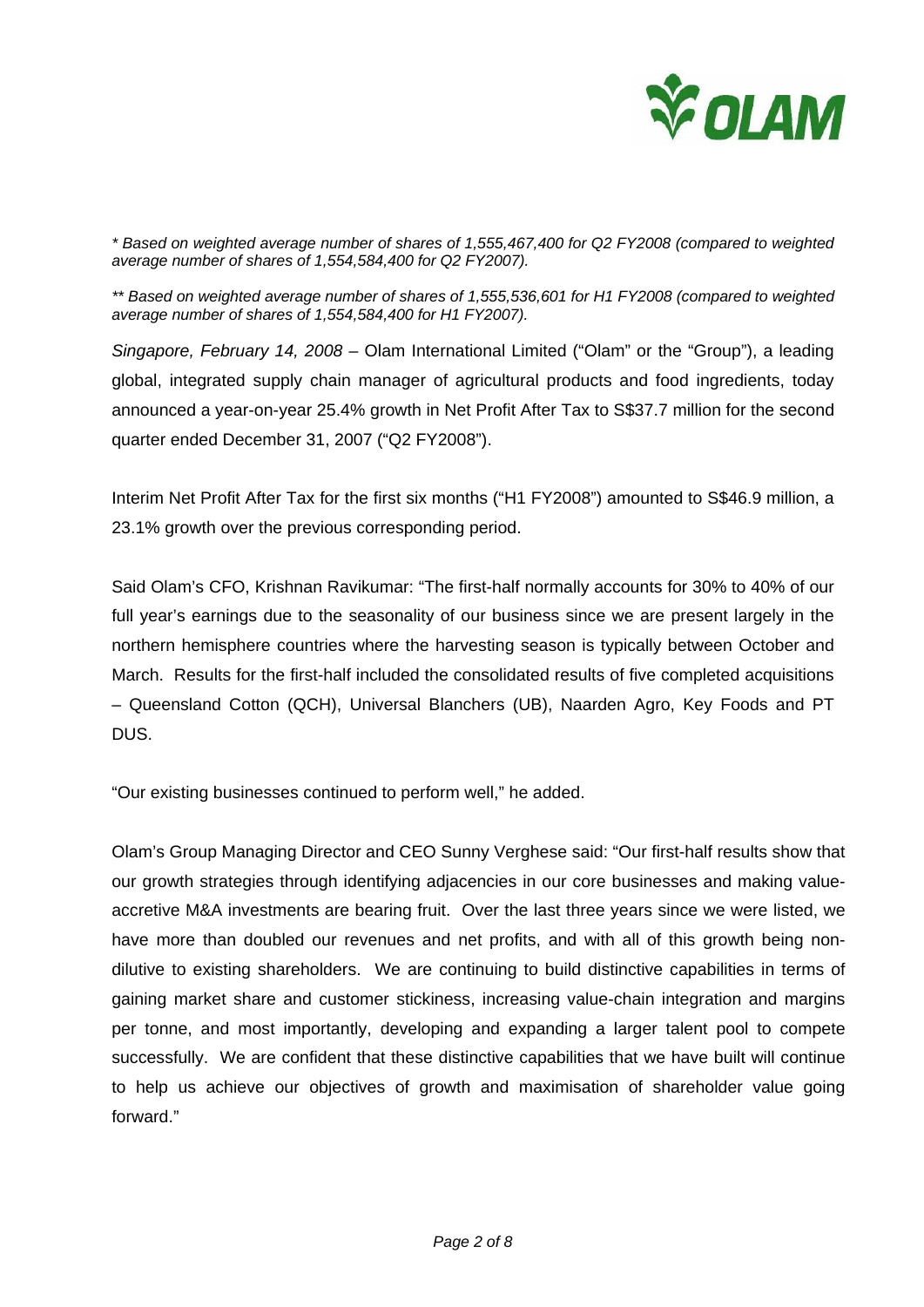

### **Group Financial Review**

For Q2 FY2008, Sales Revenue rose 33.1% to S\$1.95 billion driven by a Sales Volume growth of 24.3% to 1.42 million metric tonnes, with growth contributed by all four segments.

GC for Q2 FY2008 increased 44.5% to S\$175.4 million while NC rose by 43.5% to S\$117.1 million. All four business segments registered growth in both GC and NC despite higher interest cost during the period. 60.5% of the growth in NC came from acquired businesses and the balance 39.5% came from existing businesses. NC per tonne grew from S\$71 to S\$82 as a result of margin enhancement initiatives as well as from the earnings and value-accretive acquisitions.

On a cumulative half yearly basis ("H1 FY2008"), Sales Revenue grew 40.4% to S\$3.32 billion backed by a 28.7% growth in Sales Volume to 2.34 million tonnes. 51.6% of the growth in volume was from acquisitions as existing businesses accounted for the balance 48.4%.

During these six months, GC and NC rose 55.0% and 56.3% respectively. All four business segments contributed to the growth in GC and NC. 54.7% of the growth in NC came from existing businesses with the remaining 45.3% from acquisitions. A combination of margin improvement initiatives and earnings-accretive acquisitions led to a growth in NC per tonne from S\$72 to S\$88.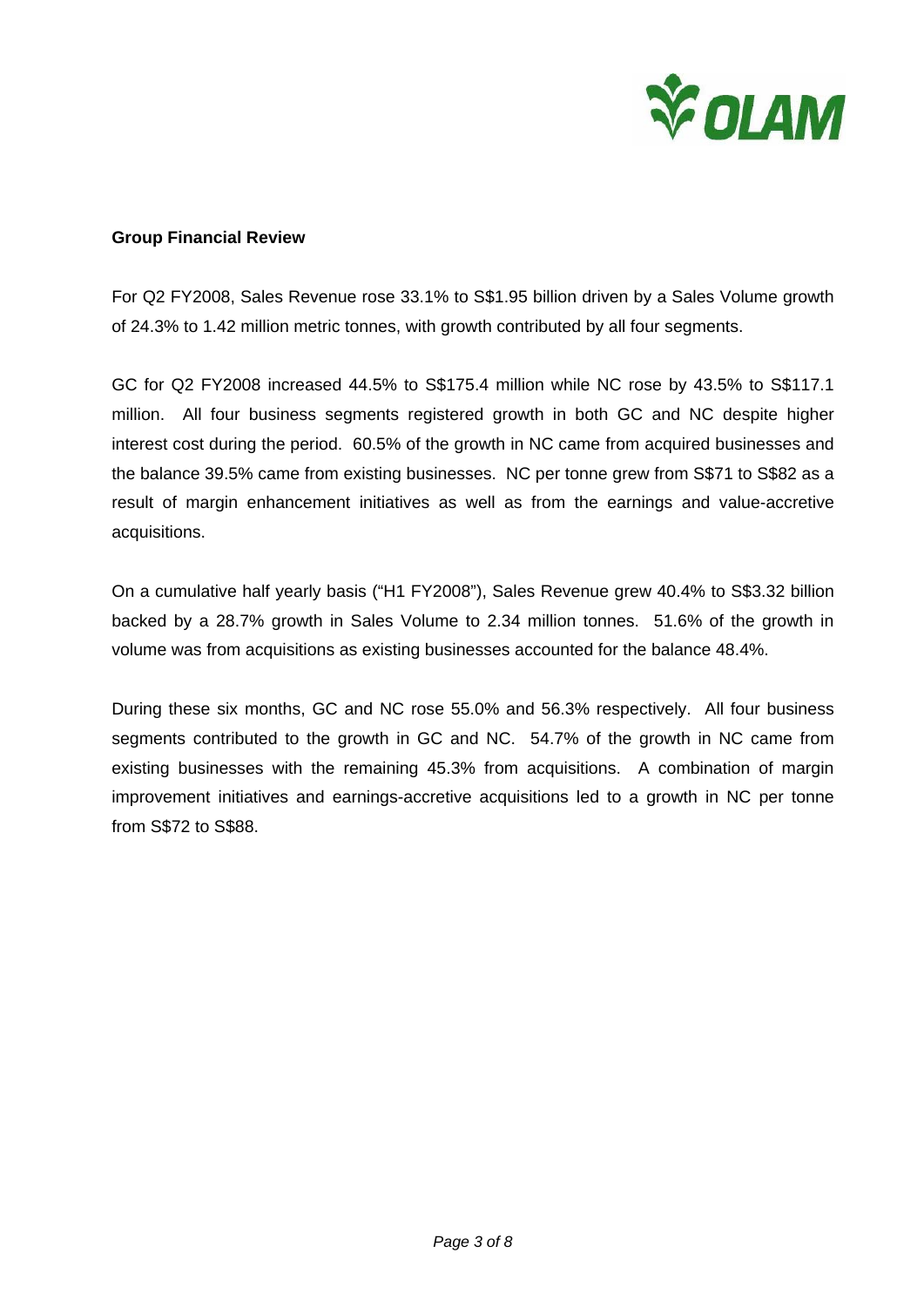

## **Segmental Review**

| <b>Edible Nuts, Spices</b>              |             | <b>Quarter 2</b> |                      | <b>Six Months</b> |             |                         |
|-----------------------------------------|-------------|------------------|----------------------|-------------------|-------------|-------------------------|
| & Beans (S\$<br>million)                | <b>FY08</b> | <b>FY07</b>      | <b>Change</b><br>(%) | <b>FY08</b>       | <b>FY07</b> | <b>Change</b><br>$(\%)$ |
| Sales Volume (metric<br>tonnes)         | 97,777      | 91,133           | 7.3                  | 306,045           | 225,773     | 35.6                    |
| Sales Revenue<br>(S\$million)           | 189.7       | 150.7            | 25.9                 | 426.5             | 335.1       | 27.3                    |
| <b>Net Contribution</b><br>(S\$million) | 10.0        | 9.7              | 3.5                  | 33.6              | 19.4        | 72.8                    |
| Net Contribution Per<br>Tonne (S\$)     | 102         | 106              | $-3.8$               | 110               | 86          | 27.9                    |

In Q2 FY2008, Sales Volume and NC for the **Edible Nuts, Spices & Beans** segment grew 7.3% and 3.5% respectively. The lower than expected growth rates in Q2 FY2008 was due to a short cashew crop in Brazil and Tanzania. While newly acquired UB and Key Foods performed well according to expectations, existing businesses, namely Peanuts, Sesame, Spices and Pulses, registered double-digit growth in volumes during this period. On an aggregate sixmonth basis, Sales Volume and NC grew by 35.6% and 72.8% respectively over the previous corresponding period.

| <b>Confectionery &amp;</b>                             |             | <b>Quarter 2</b> | <b>Six Months</b> |             |             |                      |
|--------------------------------------------------------|-------------|------------------|-------------------|-------------|-------------|----------------------|
| <b>Beverage</b><br><b>Ingredients</b><br>(S\$ million) | <b>FY08</b> | <b>FY07</b>      | Change<br>(%)     | <b>FY08</b> | <b>FY07</b> | <b>Change</b><br>(%) |
| Sales Volume (metric<br>tonnes)                        | 275,600     | 238,070          | 15.8              | 448,110     | 384,443     | 16.6                 |
| Sales Revenue<br>(S\$million)                          | 666.6       | 557.7            | 19.5              | 1,147.6     | 892.5       | 28.6                 |
| <b>Net Contribution</b><br>(S\$million)                | 39.6        | 30.8             | 28.6              | 62.6        | 47.7        | 31.2                 |
| Net Contribution Per<br>Tonne (S\$)                    | 144         | 129              | 11.1              | 140         | 124         | 12.6                 |

The **Confectionery & Beverage Ingredients** segment reported a healthy 15.8% growth in Sales Volume and a strong 28.6% growth in NC during Q2 FY2008. On a cumulative basis,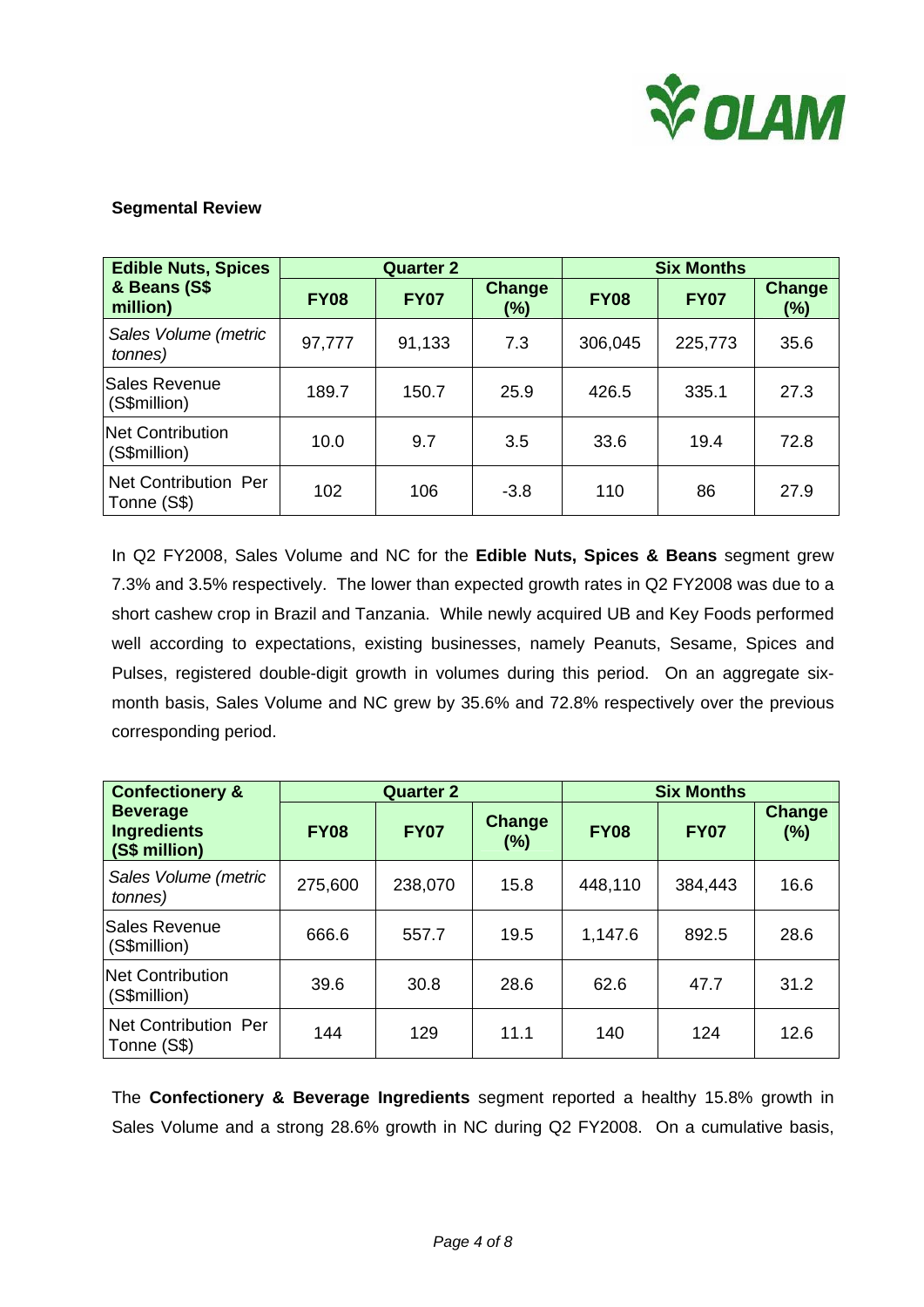

Sales Volume and NC rose 16.6% and 31.2% respectively. This was achieved even though market volatility in both coffee and cocoa persisted during the first-half.

Coffee volumes grew by a significant 37.0% during the first-half, supported by the expanding Arabica coffee business. Cocoa volumes were flat year-on-year only because of the late start to the main crop season in West Africa, particularly in Cameroon and Cote d'Ivoire which affected volumes in Q2 FY2008. Sheanut volumes doubled compared to the previous corresponding period due to the strong demand for CBEs (cocoa butter equivalents).

| <b>Food Staples &amp;</b>                  | <b>Quarter 2</b> |             |               | <b>Six Months</b> |             |                         |
|--------------------------------------------|------------------|-------------|---------------|-------------------|-------------|-------------------------|
| <b>Packaged Foods</b><br>(S\$ million)     | <b>FY08</b>      | <b>FY07</b> | Change<br>(%) | <b>FY08</b>       | <b>FY08</b> | <b>Change</b><br>$(\%)$ |
| Sales Volume<br>(metric tonnes)            | 730,941          | 630,846     | 15.9          | 1,077,918         | 923,716     | 16.7                    |
| Sales Revenue<br>(S\$million)              | 670.6            | 485.4       | 38.2          | 1,012.0           | 709.0       | 42.7                    |
| Net Contribution<br>(S\$million)           | 36.1             | 21.5        | 67.7          | 60.2              | 33.6        | 79.2                    |
| <b>Net Contribution</b><br>Per Tonne (S\$) | 49               | 34          | 44.7          | 56                | 36          | 55.6                    |

Sales Volume and NC for the **Food Staples & Packaged Foods** segment grew 15.9% and 67.7% respectively in Q2 FY2008. For H1 FY2008, Sales Volume and NC growth were 16.7% and 79.2% respectively. Such strong performance was mainly attributable to the Rice and Dairy Products businesses whose volumes expanded by 29.8% and 21.0% respectively during the first-half. Naarden Agro also contributed to the growth in Sales Volume and NC in this segment.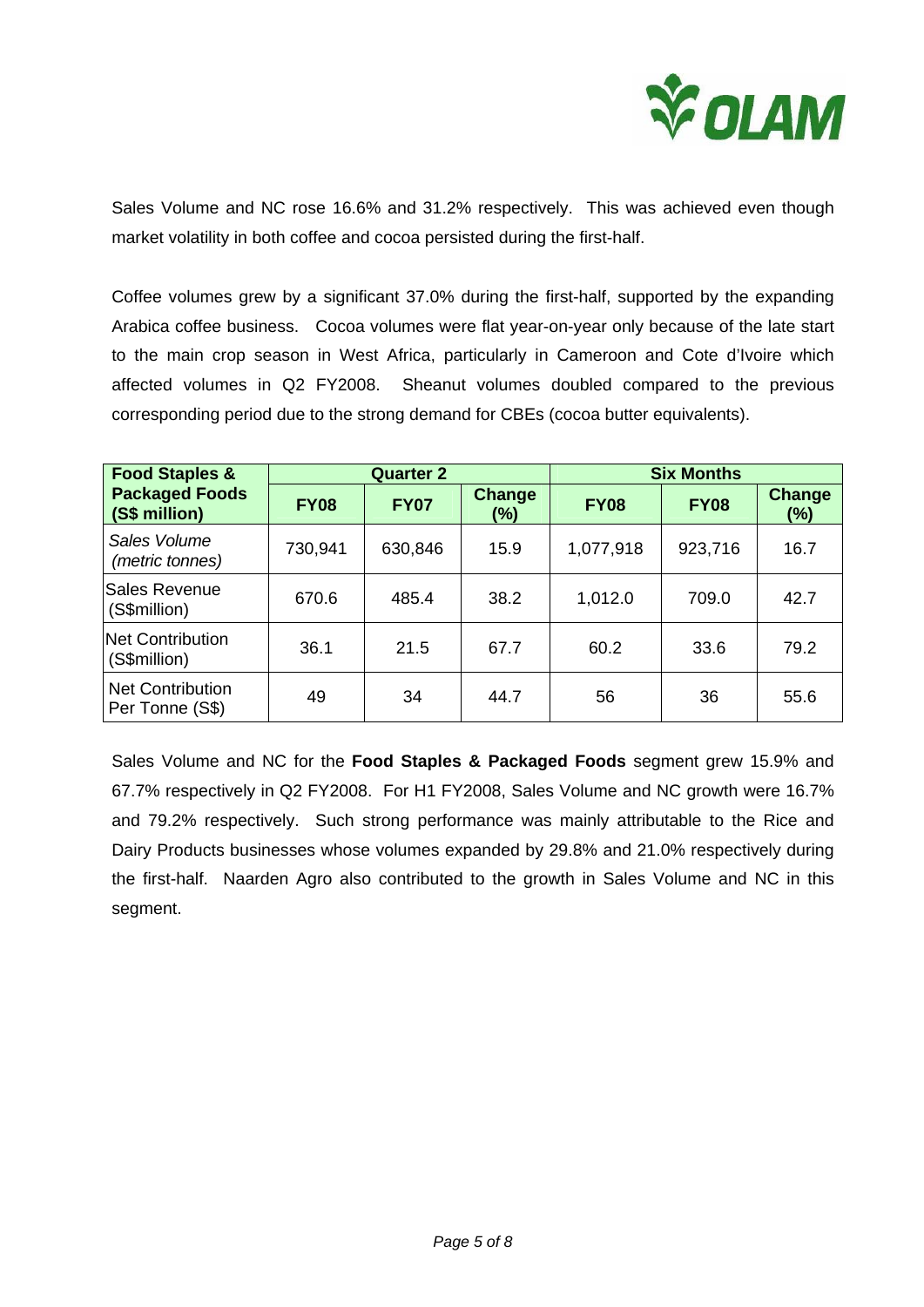

| <b>Fibre &amp; Wood</b>                    |             | <b>Quarter 2</b> |                      |             | <b>Six Months</b> |                      |  |
|--------------------------------------------|-------------|------------------|----------------------|-------------|-------------------|----------------------|--|
| <b>Products</b><br>(S\$ million)           | <b>FY08</b> | <b>FY07</b>      | <b>Change</b><br>(%) | <b>FY08</b> | <b>FY07</b>       | <b>Change</b><br>(%) |  |
| Sales Volume<br>(metric tonnes)            | 316,558     | 183,508          | 72.5                 | 505,234     | 282,486           | 78.9                 |  |
| Sales Revenue<br>(S\$million)              | 421.3       | 270.0            | 56.0                 | 738.9       | 430.8             | 71.5                 |  |
| <b>Net Contribution</b><br>(S\$million)    | 31.3        | 19.6             | 60.0                 | 49.2        | 30.8              | 59.7                 |  |
| <b>Net Contribution</b><br>Per Tonne (S\$) | 99          | 107              | (7.3)                | 97          | 109               | (10.7)               |  |

The **Fibre & Wood Products** segment recorded a 72.5% growth in Sales Volume and 60.0% improvement in NC in Q2 FY2008. In H1 FY2008, Sales Volume and NC increased 78.9% and 59.7% respectively. As anticipated, there was a reduction in NC per tonne due to QCH which reported a loss in H1 FY2008. Excluding QCH, NC per tonne for existing businesses within the segment was S\$127 in Q2 FY2008 compared to S\$107 in Q2 FY2007 or S\$139 in H1 FY2008 as against S\$109 in H1 FY2007.

Cotton Sales Volume grew by a record 136.0% during the first-half as a result of the combined strong volume growth from the existing cotton business and contribution from QCH. Wood Products performed well during this period as it enhanced its value chain activities, including the manufacturing of top layer/flooring products and distribution of logs, sawn hardwoods and manufactured wood products into the key markets in China, Vietnam, India and Europe.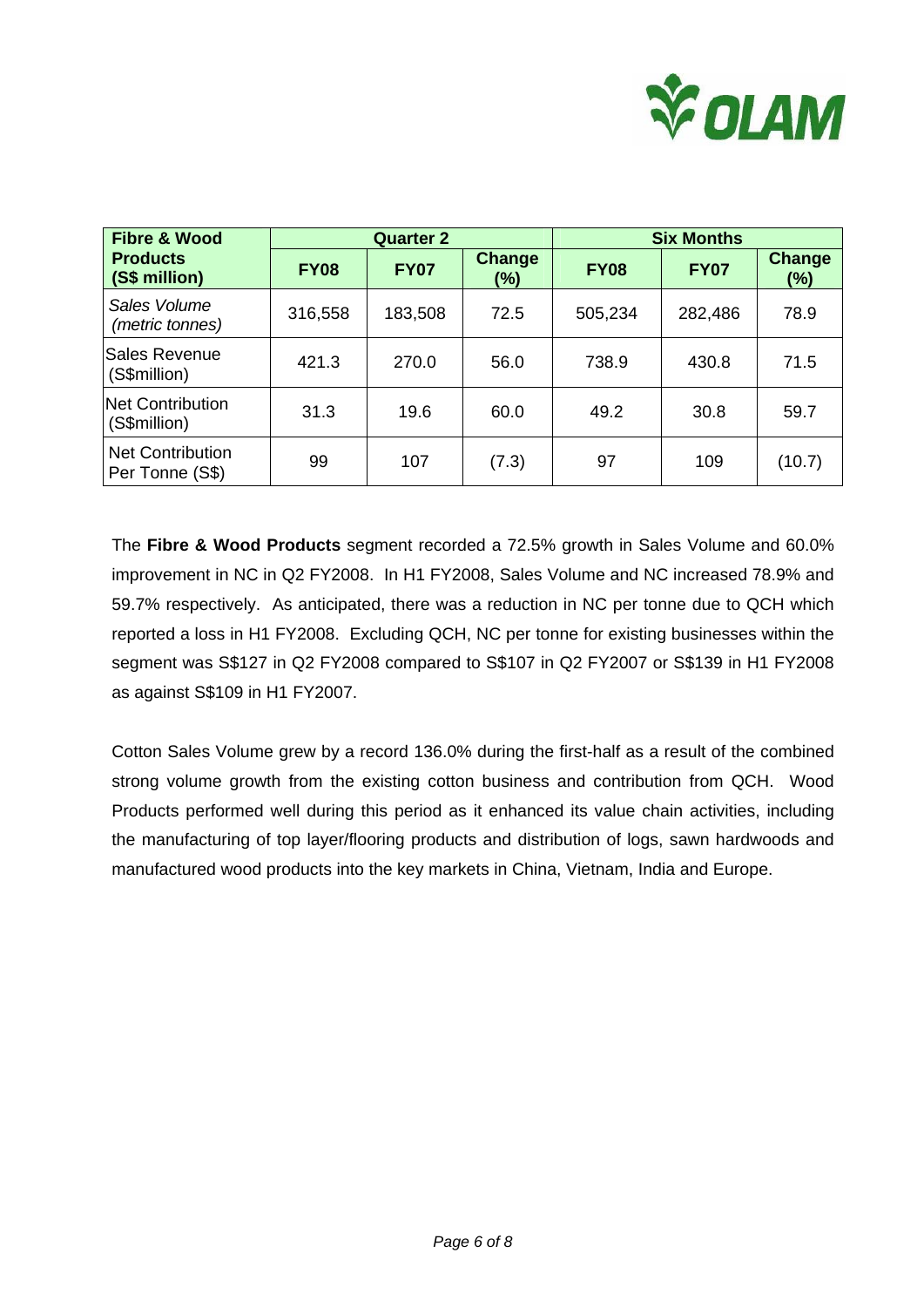

### **M&A Update**

In November 2007, the Group announced that it had formed a 50:50 joint venture with Wilmar International to invest in integrated palm oil, rubber and sugar assets in Africa. As a first step, the joint venture company, Nauvu Investments, will acquire 25.0% stake in SIFCA Group, 50.5% stake in SIFCA's palm oil refining company, Newco, and a 26.65% stake in SIFCA's oil palm plantation and CPO producing company, Palm-CI. The transaction is expected to be completed in May-June 2008.

All the M&A transactions announced by the Group up to October 2007 have been successfully completed with the exception of the joint venture with Chinatex Corporation which is awaiting approvals from the relevant authorities.

The M&A deal pipeline remains strong. Olam expects its M&A strategy to make continuing contributions to the Group's profitability going forward.

### **Prospects**

The Group continues to execute well on its strategic growth plan, both in existing businesses and new businesses through acquisitions. These growth initiatives are expected to contribute further to Olam's sustained growth and profitability beyond this period.

#### *Note:*

*This release should be read and understood only in conjunction with the full text of Olam International Limited's Q2 FY2008 Financial Statements lodged on SGXNET on February 14, 2008.*